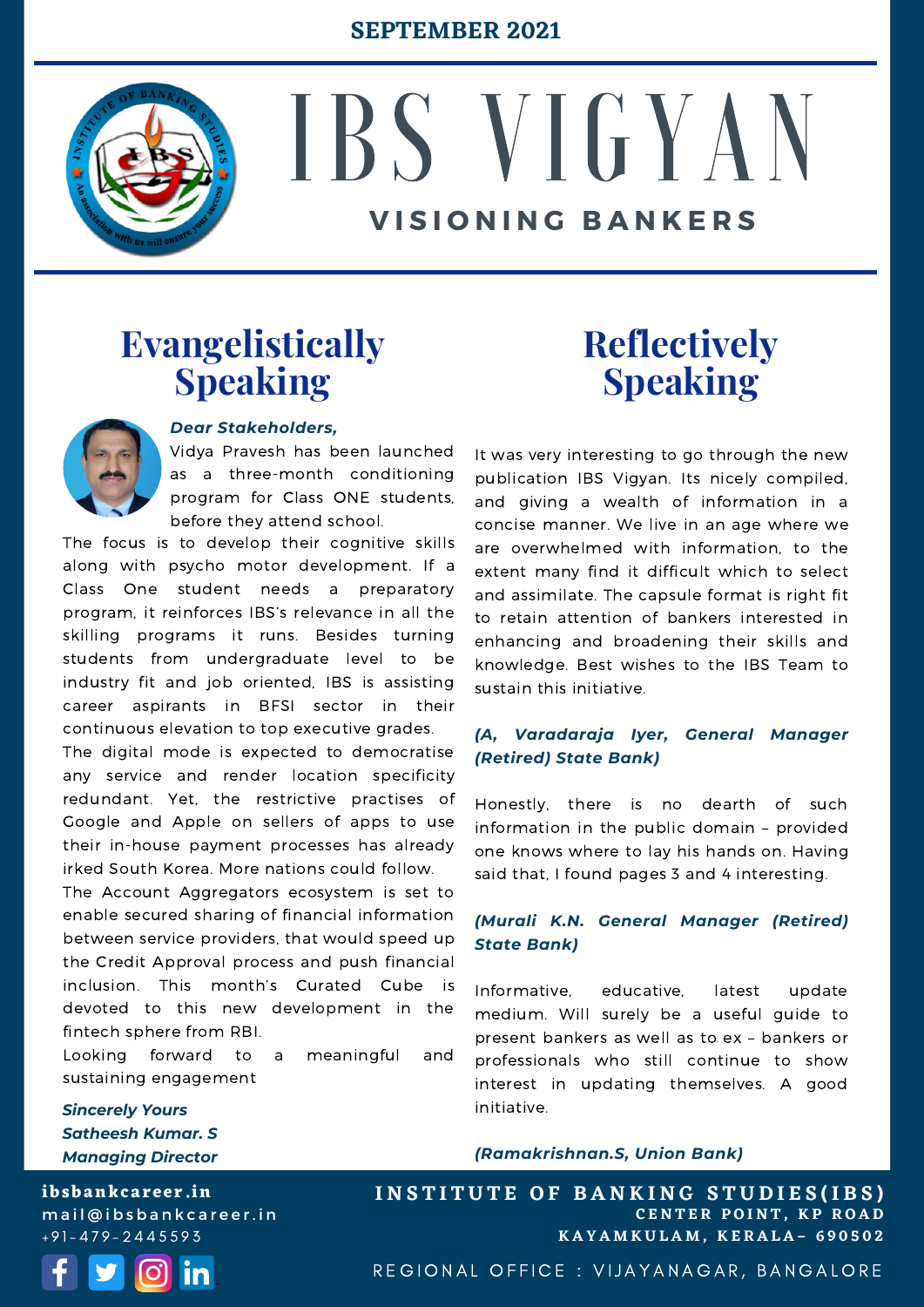

**ibsbankcareer.in** mail@ibsbankcareer.in + 9 1 - 4 7 9 - 2 4 4 5 5 9 3



# **CURATED CUBE**

Responding to the need for a framework for seamless, safe and swift data sharing between Financial Information Providers (FIPs) such as banks, NBFCs and mutual funds and Financial Information Users (FIUs) who are entities registered with any of the four regulators (RBI, SEBI, PFRDA, IRDAI), RBI has introduced Account Aggregators (AA) as an institutional support. AAs act as intermediaries between FIPs and FIUs, with the consent of customers whose data are being shared. On September 3, 2021, eight banks joined the AA network. AA needs to be registered with RBI as a NBFC.

The process of account aggregation involves the collection, assembly and synthesis of information from multiple accounts, such as loan/credit accounts, savings and current accounts, credit cards and investment accounts including demat accounts. In addition, government accounts such as public provident fund and income tax returns data and supplementary business or consumer accounts such as those of ecommerce, food or mobility aggregators can all be made available in a single place. The data sharing is enabled through open application programming interface (API) connections.

Account Aggregators can furnish the data on any person / enterprise seeking a loan to multiple banks, accept the best offer and revoke the consent given to other banks to access the data. Credit Grantors can use the data as proof of the creditworthiness of the customers.

The AA is data blind to the entire transmission process as it passes in encrypted mode. AA cannot store the data too. This is sure to reduce the turnaround time for loan approvals and boost the fintech mode of credit dispensation. Sahamati is set to evolve as Self-Regulatory body in AA ecosystem. (Inputs from Shri Rajan Sundaram, Faculty, IBS)

*Cube gives a third dimension in geometry. Curated Cube is an endeavor to pack together the events in the market over the past month.*

### **FOURTH PILLAR**

The Indo-Nepal Remittance Facility Scheme was launched by RBI in May 2008 as an option for cross-border remittances from India to Nepal, with special focus on requirements of migrant workers of Nepali origin working in India. The following enhancements are announced:

- Increase in the ceiling per transaction from ₹ 50,000 to ₹ 2 lakh.
- Removal of the cap of 12 remittances in a year per remitter.
- As hitherto, banks shall accept remittances by way of cash from walk-in customers or non-customers. The ceiling of ₹ 50,000 per remittance with a maximum of 12 remittances in a year shall, however, continue to apply for such remittances.
- The banks shall put in place suitable velocity checks and other risk mitigation procedures

**I N S T I T U T E O F B A N K I N G S T U D I E S (I B S )**

**JAIIB/CAIIB Online Coaching** - *This is the sure shot key that opens up the path for an accelerated career progression. A pass in [JAIIB/CAIIB](https://ibsbankcareer.in/course/) with 90+ marks will ensure that you are handpicked for key assignments with in the country as well as overseas.*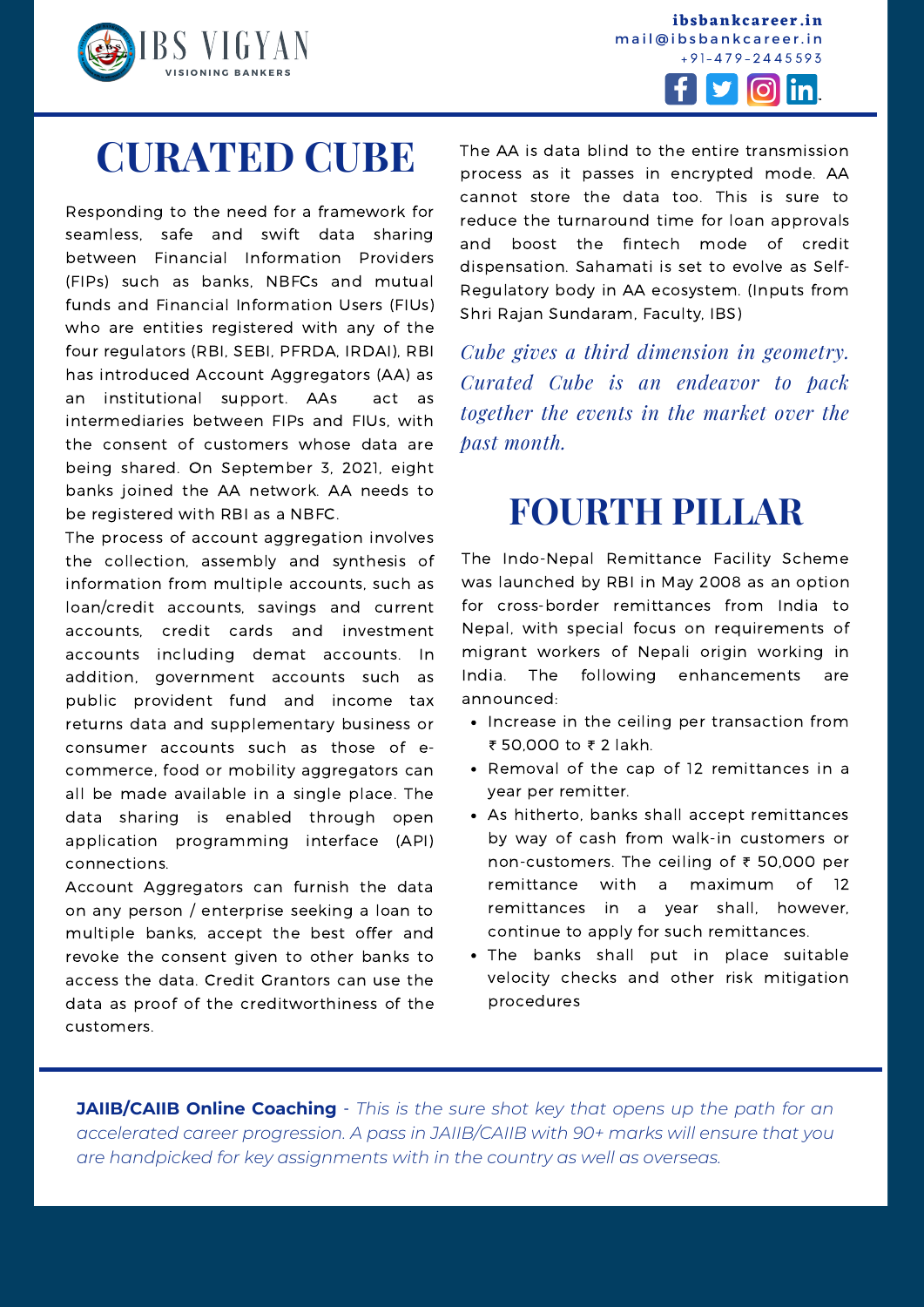

**ibsbankcareer.in** mail@ibsbankcareer.in + 9 1 - 4 7 9 - 2 4 4 5 5 9 3



# **FOURTH PILLAR**

#### *Revised scheme of incentive for distribution of coins*

(i) With effect from September 01, 2021, an incentive of ₹65/- per bag for distribution of coins (instead of ₹25/ as earlier) will be paid on the basis of net withdrawal from currency chest (CCs), without waiting for claims from banks. Currency chest branches will have to pass on the incentive to the linked bank/branches for coins distributed by them on a pro-rata basis within one week from the receipt of incentives from RBI.

(ii) An additional incentive of ₹10/- per bag would be paid for coin distribution in rural and semi-urban areas on the submission of a CA / Auditor certificate to this effect.

#### *New definition added in LLP Amendment Act, 2021.*

1)"Small Limited Liability Partnership" means a limited liability partnership—

(i) the contribution of which, does not exceed ₹25,00,000/- or such higher amount, not exceeding ₹5 Crores, as may be prescribed; and

(ii) the turnover of which, as per the Statement of Accounts and Solvency for the immediately preceding financial year, does not exceed ₹ 40,00,000/- or such higher amount, not exceeding ₹ 50 crores, as may be prescribed; or

(iii) which meets such other requirements as may be prescribed, and fulfills such terms and conditions as may be prescribed.

2. Meaning of Resident of India for the purpose of Designated Partner, the term resident in India means a person who has stayed in India for a period of not less than twenty days during the financial year.

### *India and Singapore to link their fast payment systems.*

The Reserve Bank of India (RBI) and the Monetary Authority of Singapore (MAS) announced a project to link their respective fast payment systems viz. Unified Payments Interface (UPI) and PayNow. The linkage is targeted for operationalisation by July 2022.

The UPI-PayNow linkage will enable users of each of the two fast payment systems to make instant, low-cost fund transfers on a reciprocal basis without a need to get onboarded onto the other payment system.

The UPI-PayNow linkage is a significant milestone in the development of infrastructure for crossborder payments between India and Singapore, and closely aligns with the G20's financial inclusion priorities of driving faster, cheaper and more transparent cross-border payments. The linkage builds upon the earlier efforts of NPCI International Private Limited (NIPL) and Network for Electronic Transfers (NETS) to foster cross-border interoperability of payments using cards and QR codes, between India and Singapore and will further anchor trade, travel and remittance flows between the two countries.

UPI is India's mobile based, 'fast payment' system that facilitates customers to make round the clock payments instantly using a Virtual Payment Address (VPA) created by the customer. This eliminates the risk of sharing bank account details by the remitter. UPI supports both Person to Person (P2P) and Person to Merchant (P2M) payments as also it enables a user to send or receive money. PayNow is the fast payment system of Singapore which enables peer-to-peer funds transfer service, available to retail customers through participating banks and Non-Bank Financial Institutions (NFIs) in Singapore. It enables users to send and receive instant funds from one bank or e-wallet account to another in Singapore by using just their mobile number, Singapore NRIC/FIN, or VPA.

*Fourth Pillar strives to position beyond the three pillars of Basel and is culled from the Four Estates*

**I N S T I T U T E O F B A N K I N G S T U D I E S (I B S )**

**Bank Promotion Online Coaching -** *IBS brings you the perfect blend of Online Coaching and interactive live sessions through its pantheon of highly experienced faculty who fit well into a multi-cultural environment. The collective experience of our faculties exceeds 1000 years.*